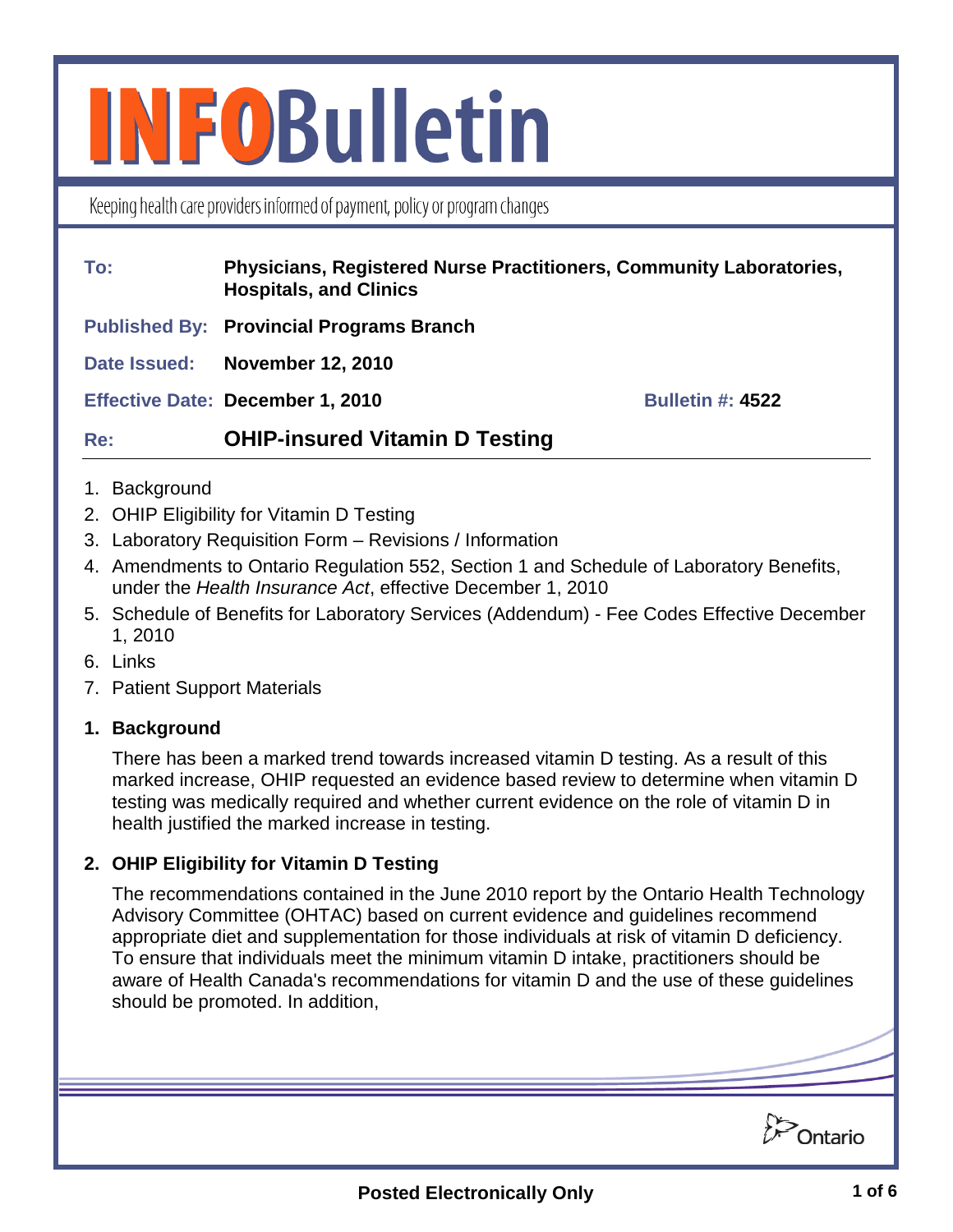OHTAC did not recommend routine vitamin D testing except in identified circumstances. Therefore, effective December 1, 2010, OHIP-insured eligibility for the 25-hydroxy vitamin D test will be limited to evidence-based, medically necessary testing for those patients with the following medical conditions:

- Osteoporosis
- Rickets
- Osteopenia
- Malabsorption syndromes
- Renal disease
- Drugs that affect vitamin D metabolism.

# **Examples of medications that may affect vitamin D metabolism:**

- Drugs affecting absorption phase of metabolism
	- Cholestyramine
	- Colestipol
	- Chronic use of mineral oil
	- Chronic use of stimulant laxatives
	- Cholestyramine (Questran)
	- Orlistat (Xenical)
	- Olestra
	- Corticosteriods
- Drugs affecting vitamin D breakdown phase of metabolism
	- Anti-seizure medication phenytoin (Dilantin), fosphenytoin, phenobarbital, carbamazepine, primidone and rifampin
	- Note: This list is not exhaustive. Practitioners should confirm whether use of a medication affects vitamin D metabolism.

# **Malabsorption Syndromes**

- Some individuals have malabsorption due to a variety of disorders such as Crohn's disease, or celiac disease. Others may have malabsorption due to surgery such as following gallbladder removal or gastric bypass surgery.
- Where it is known that a malabsorption state will occur such as roux-en-y gastric bypass surgery, it may be appropriate to order vitamin D levels during pre-bariatric surgery assessment to assist in the management of the patient following surgery. In this circumstance, the vitamin D test is insured.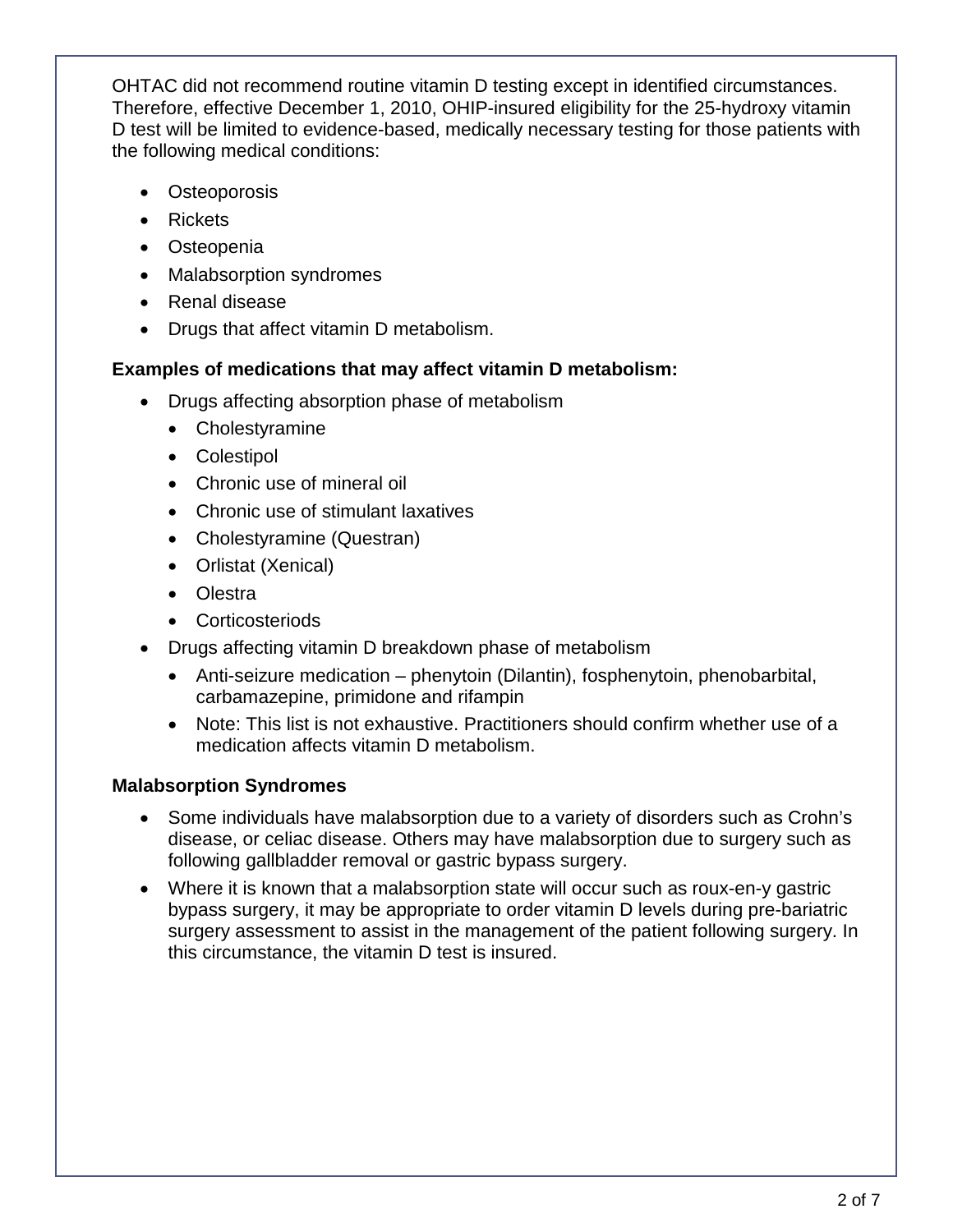### **25-hydroxy Vitamin D**

- Effective December 1, 2010, 25-hydroxy vitamin D testing relating to evidencebased indications noted above will continue to be an insured service in the community laboratory sector as outlined in O.Reg. 522 and the Schedule of Laboratory Benefits.
- The 25-hydroxy vitamin D test for purposes other than those cited in O.Req. 552 will no longer be OHIP-insured. Those patients who do not meet the OHIP eligibility criteria, may have the test performed at a community laboratory, but the patient will be responsible for payment to the laboratory service provider.

#### **1,25-dihydroxy Vitamin D**

• OHIP eligibility for the 1,25-dihydroxy vitamin D test continues to be an insured service. However, it should be noted that this test is only indicated in limited clinical circumstances where the test is medically necessary, such as patients with chronic kidney disease.

#### **3. Laboratory Requisition Form – Revisions / Information**

The OHIP Laboratory Requisition Form (#4482-84) has been revised to include insured / uninsured order boxes for 25-hydroxy vitamin D testing consistent with the evidence-based indications as recommended by OHTAC. Healthcare practitioners must identify when ordering this vitamin D test whether the test is insured or uninsured as per the eligibility criteria outlined above.

Uninsured tests may continue to be ordered by checking the **Uninsured - Patient responsible for payment** box in the 25-hydroxy vitamin D area of the Laboratory Requisition Form.

Older versions of the Laboratory Requisition Form may continue to be used, but practitioners ordering the insured 25-hydroxy vitamin D test must indicate so in the "Other Tests" section by writing "Insured vitamin D". If this is not specified, the testing laboratory will assume that the test is uninsured and the patient will be responsible for payment for the test.

OHIP eligibility criteria for the 1,25-dihydroxy vitamin D tests remains unchanged. Order in the "Other Test" section of the requisition form.

#### **Pre-completed forms dated prior to December 1, 2010**

For the purpose of determining whether a laboratory service is an insured service, the standard date of laboratory service is defined as the date on which the patient or the specimen arrives at the laboratory with the requisition. (See OHIP Bulletin No. 4135, April 1980).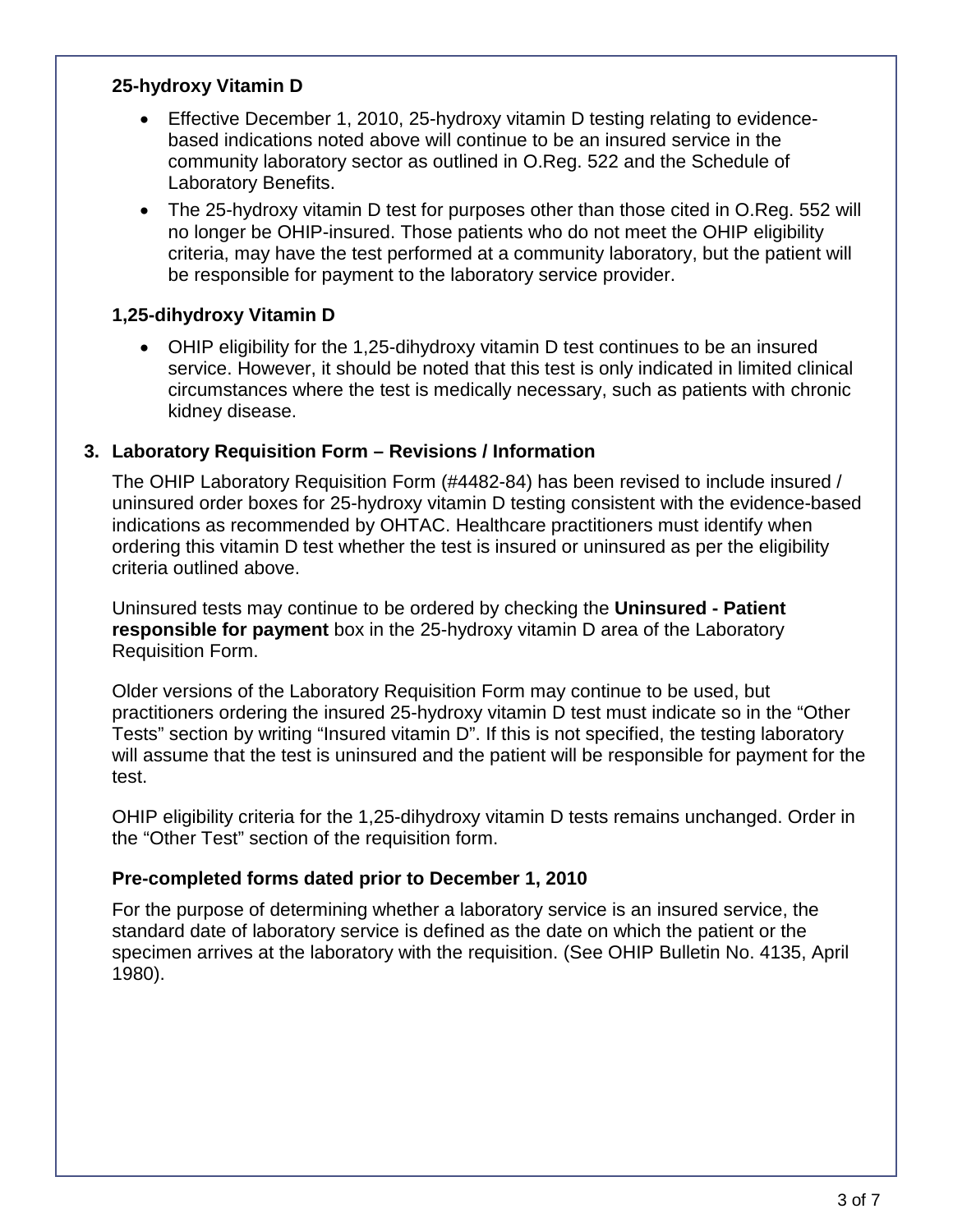Laboratory requisition forms dated prior to December 1, 2010 will be subject to the amended vitamin D regulations which come into effect on December 1, 2010, if the patient or specimen arrives at the laboratory on or after December 1, 2010.

#### **4. Amendments to Ontario Regulation 552, section 1 and the Schedule of Laboratory Benefits, under the** *Health Insurance Act*

[www.e-laws.gov.on.ca/html/regs/english/elaws\\_regs\\_900552\\_e.htm](http://www.e-laws.gov.on.ca/html/regs/english/elaws_regs_900552_e.htm) 

[www.health.gov.on.ca/english/providers/program/ohip/sob/lab/lab\\_mn.html](http://www.health.gov.on.ca/english/providers/program/ohip/sob/lab/lab_mn.html) 

**5. Schedule of Benefits for Laboratory Services - Fee codes effective December 1, 2010**

The amendments to the L-codes and U-codes as outlined below will come into effect on December 1, 2010.

Unchanged code:

• Insured 25-hydroxy vitamin D test: L-606

New codes:

- Uninsured 25-hydroxy vitamin D test: U-792
- Insured 1,25-dihydroxy vitamin D test: L-588

Discontinued code:

• Insured 1,25-dihydroxy vitamin D test: L-605

#### **6. Links**

Health Canada Vitamin D Recommendations and Review Status: [www.hc-sc.gc.ca/fn-an/nutrition/vitamin/vita-d-eng.php](http://www.hc-sc.gc.ca/fn-an/nutrition/vitamin/vita-d-eng.php)

OHTAC Recommendation – Clinical Utility of Vitamin D Testing, June 2010: [www.health.gov.on.ca/english/providers/program/ohtac/tech/recommend/rec\\_vitamin%20d](http://www.health.gov.on.ca/english/providers/program/ohtac/tech/recommend/rec_vitamin%20d_201002.pdf) [\\_201002.pdf](http://www.health.gov.on.ca/english/providers/program/ohtac/tech/recommend/rec_vitamin%20d_201002.pdf) 

Laboratory Requisition Form: [www.forms.ssb.gov.on.ca/mbs/ssb/forms/ssbforms.nsf/FormDetail?OpenForm&ACT=RDR](http://www.forms.ssb.gov.on.ca/mbs/ssb/forms/ssbforms.nsf/FormDetail?OpenForm&ACT=RDR&TAB=PROFILE&ENV=WWE&NO=014-4422-84) [&TAB=PROFILE&ENV=WWE&NO=014-4422-84](http://www.forms.ssb.gov.on.ca/mbs/ssb/forms/ssbforms.nsf/FormDetail?OpenForm&ACT=RDR&TAB=PROFILE&ENV=WWE&NO=014-4422-84)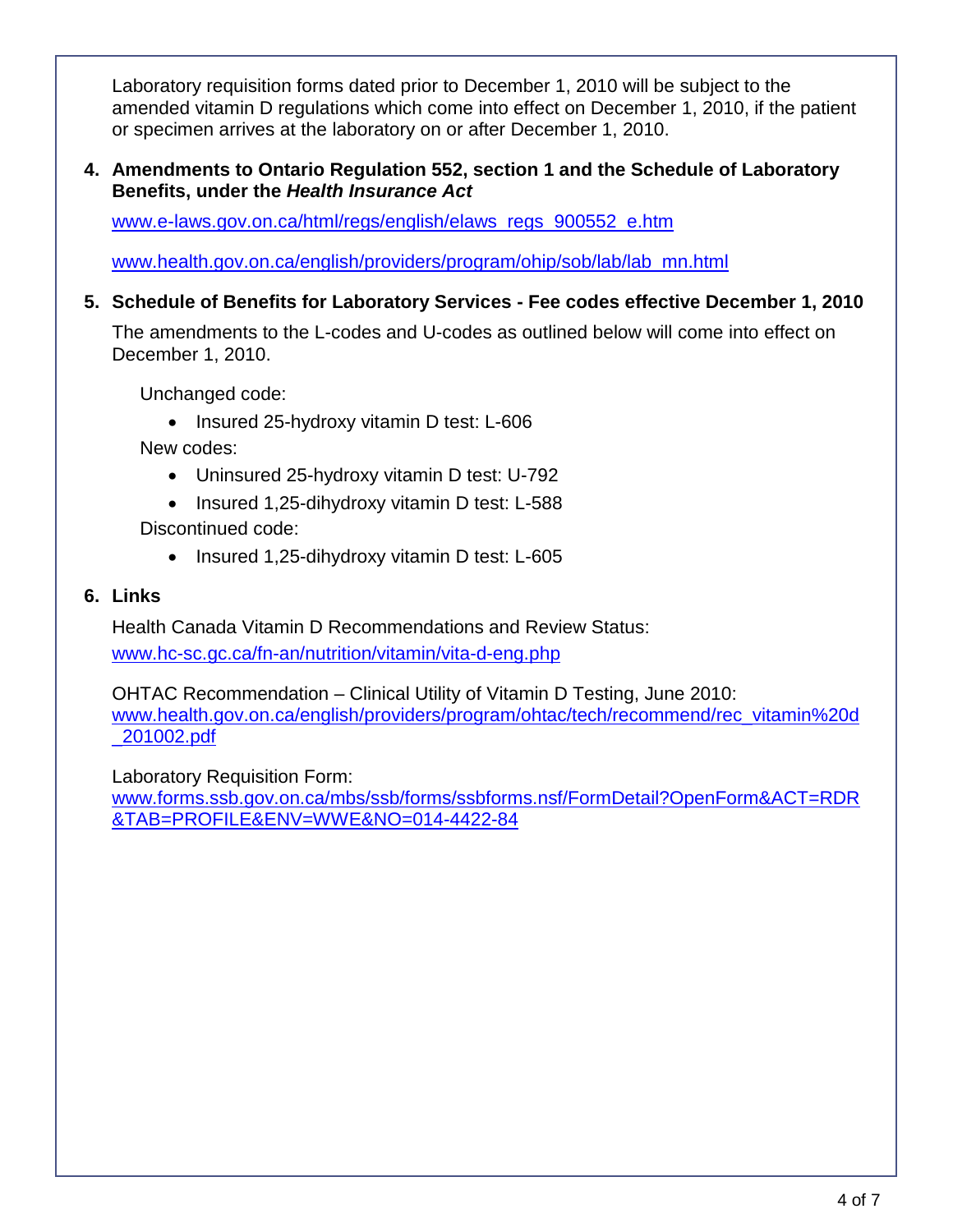### **7. Patient Support Materials**

Patient Materials: To help you communicate these changes to your patients, non-technical, patient focused fact sheets and Frequently Asked Questions have been developed for vitamin D testing. They are available on-line at:

[www.health.gov.on.ca/en/public/programs/ohip/changes/vitamin\\_d.aspx](http://www.health.gov.on.ca/en/public/programs/ohip/changes/vitamin_d.aspx)

Provider Fact Sheets: The ministry posts fact sheets on OHIP coverage and/or programs on the public internet site. Physicians may refer to these fact sheets and/or print these for use in their practice. They are available on-line at

[www.health.gov.on.ca/en/pro/programs/ohip/changes/vitamin\\_d.aspx](http://www.health.gov.on.ca/en/pro/programs/ohip/changes/vitamin_d.aspx)

An updated fact sheet regarding vitamin D testing is available at this site.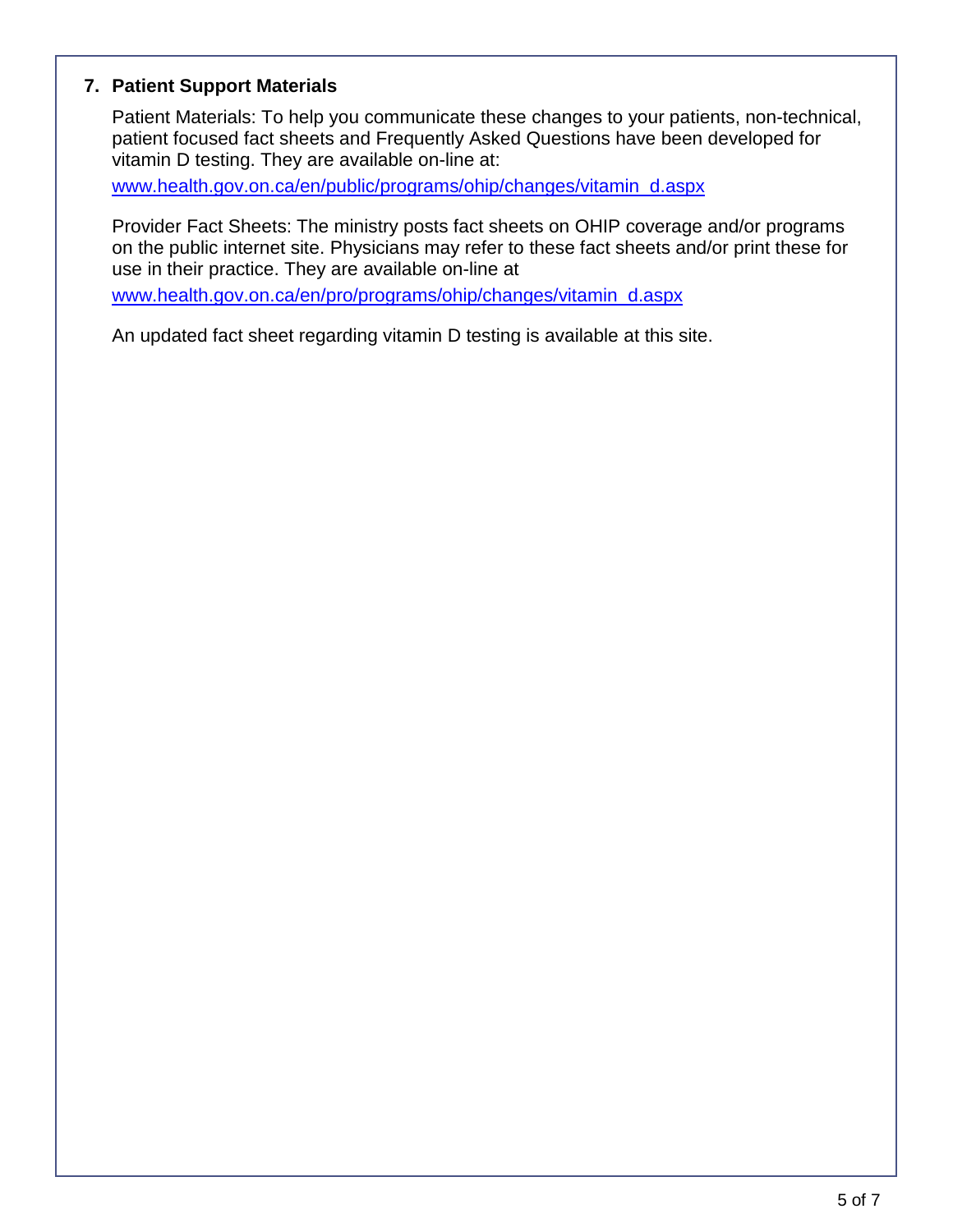# *ADDENDUM DATED AUGUST 30, 2010*

# *(Effective as of December 1, 2010) TO THE SCHEDULE OF BENEFITS FOR LABORATORY SERVICES*

Effective December 1, 2010, the Schedule of Benefits for Laboratory Services is changed as follows:

The code for the following test has been changed from L605 to L588 in the Schedule:

| Code | <b>Description</b>       | <b>LMS</b> Units |
|------|--------------------------|------------------|
| L588 | 1,25-dihydroxy vitamin D | 150              |

The following paragraph is added to the Preamble of the Schedule:

Paragraph #34: L606 25-hydroxy vitamin D is insured for insured persons with the following conditions: osteoporosis, rickets, osteopenia, malabsorption syndromes and renal disease, or for insured persons who are on medications that affect vitamin D metabolism.